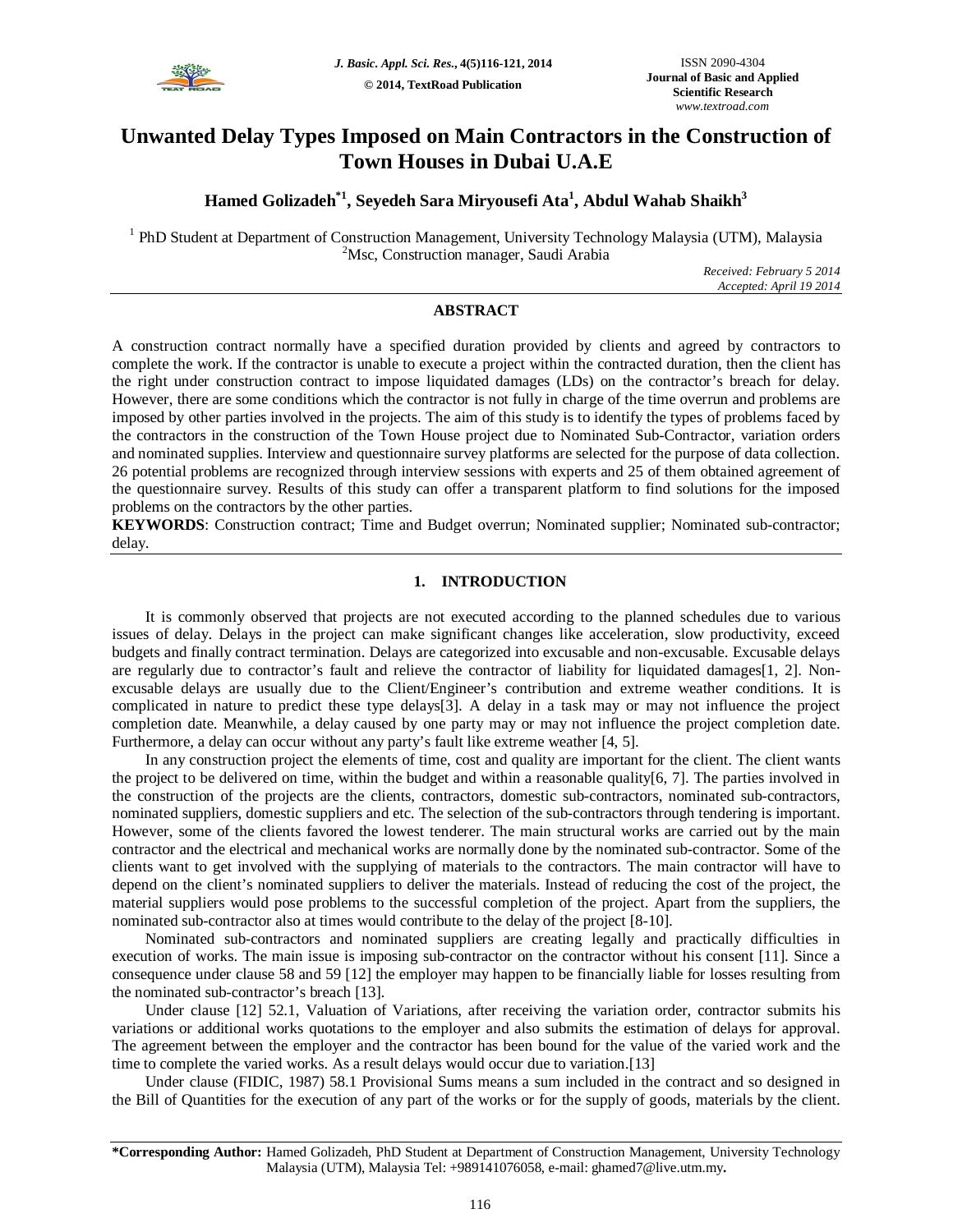The issue is that client is supplying material through his nominated supplier behind the schedule. As a result delays would occur due to late supply of materials by the client to the contractor [14, 15]. As a holistic view on the previous clauses and researches which exposes the main contractors to unwanted delays and despite of the fact that there is need for identifying problems which can be imposed by nominated sub-contractors, nominated supplier and the variation in order on the client, this study is mainly conducted to identify those problems. The case study of this project is conducted at the construction project in Dubai, United Arab Emirates. Furthermore, the conditions of contract applicable between the client and the contractor is the conditions of contract for works of civil engineering construction (Fourth Edition-1987)[16].

# **2. DATA COLLECTION**

# **2.1. Interview**

The research aim of this paper is to identify those of problems that main contractors are primarily suffering from Nominated sub-contractor, Nominated supplier and variation in orders. To fulfill the aim of this paper, first, eighteen interview sessions were held with project managers and civil engineers of construction projects in the construction of town houses in Dubai U.A.E which have over ten years of field experience. Fourteen people were interviewed individually and for the rest a group interview was held. The output of the interview sessions were to recognize twenty six potential problems which can be imposed by nominated sub-contractors, nominated suppliers and the variation in order and tabulated in Table 1. 13 problems were related to the nominated Sub-Contractors, 8 related to variation orders and 5 for the nominated suppliers.

Table 1: Potential Delay factors related to nominated sub-contractors, nominated suppliers and the variation in order

| <b>Item</b>    | <b>Statement</b>                                                                                                               | <b>Category</b>  |
|----------------|--------------------------------------------------------------------------------------------------------------------------------|------------------|
| $\mathbf{1}$   | Nominated Sub-Contractors don't have enough manpower to execute the work.                                                      | Problems         |
| $\overline{2}$ | Nominated Sub-Contractors don't have enough material to execute the work.                                                      | related to the   |
| 3              | Nominated Sub-Contractors don't have enough machinery to execute the work.                                                     | Nominated        |
| 4              | Nominated Sub-Contractors don't have enough cash flow to execute the work.                                                     | $Sub-$           |
| 5              | Nominated Sub-Contractors have direct relationships with client to execute the part of work without approval of<br>consultant. | Contractors      |
| 6              | Nominated Sub-Contractors have direct relationships with client to execute the part of work without information of main        |                  |
|                | contractor.                                                                                                                    |                  |
| 7              | Nominated Sub-Contractor's staff doesn't have good relationships with main Contractor's staff.                                 |                  |
| 8              | Nominated Sub-Contractors caused the delay of the project.                                                                     |                  |
| 9              | Working coordination is poor between main Contractor and Nominated Sub-Contractor.                                             |                  |
| 10             | Nominated Sub-Contractors are wasting the materials of main Contractor.                                                        |                  |
| 11             | Nominated Sub-Contractors have disputes during work with main Contractor.                                                      |                  |
| 12             | Nominated Sub-Contractors are not working as per planned schedule given by main Contractor.                                    |                  |
| 13             | Owner/Consultant's selection of Nominated Sub-Contractor is not satisfactory according to the project requirement.             |                  |
| 14             | The owner's financial problems changed the project scope.                                                                      | Problems         |
| 15             | The owner's replacements of material to fulfill certain requirements slowed the productivity of the workers.                   | related to       |
| 16             | The owner's changes in scope of work resulted in the change of the project planned schedule.                                   | Variation        |
| 17             | Additional quantities of works or materials need extra manpower and equipment to complete the task.                            | orders           |
| 18             | Design changes changed the project scope.                                                                                      |                  |
| 19             | Unclear drawings details slowed the work progress                                                                              |                  |
| 20             | Lack of consultant's knowledge of available materials and equipment changed the project budget.                                |                  |
| 21             | Errors and omissions in design delayed the project performance.                                                                |                  |
| 22             | The Client's financial problems delayed the supply of materials.                                                               | Problems         |
| 23             | The Client's delay in approval of materials resulted in the delay of the project task to complete the work.                    | related to the   |
| 24             | The Client's late supply of material changed the project planned schedule.                                                     | Nominated        |
| 25             | Lack of consultant's knowledge of available materials delayed the project task.                                                | <b>Suppliers</b> |
| 26             | The Client's financial problems resulted in the replacement of cheaper materials to complete the work.                         |                  |

#### **2.2. Questionnaire survey**

For the purpose finding agreement on the recognized potential problems, questionnaire approach was selected. Questionnaire was developed and distributed online by means of emails. The respondents were within the construction of town houses in Dubai U.A.E. Targeted sample for the study was concentrated on the professionals working in the construction industry like: Project managers, Project engineers, and Site engineers. In order to generalize the results, it is necessary to select a sample that has adequate years of experience in the construction sites. Thus, respondents were selected on the basis of their experience of working in the construction sites and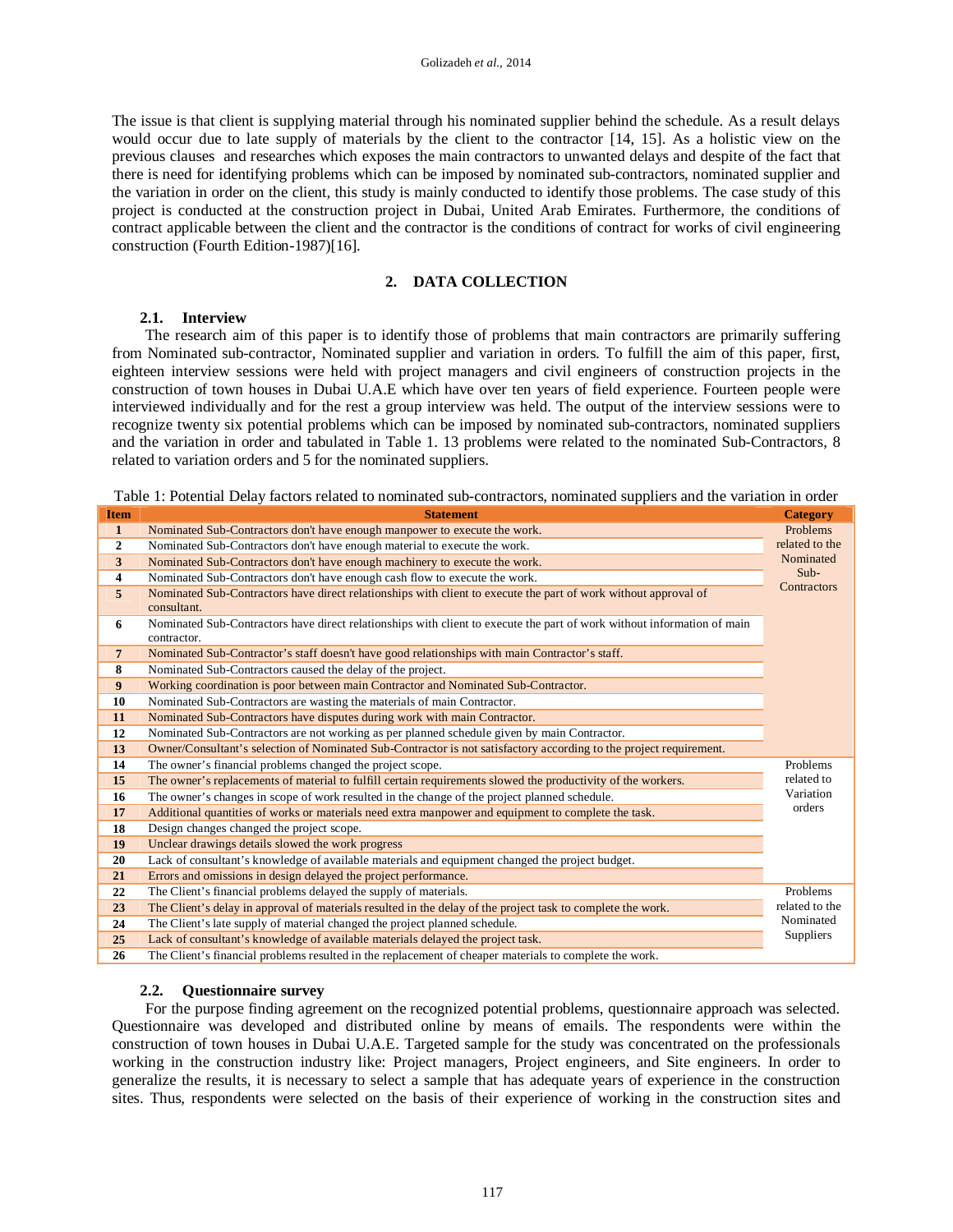minimum experience of five years is acceptable, as the respondent with less experience do not have enough projects experience to answer the questionnaire and also can make data unreliable.

The designed questionnaire consists of four sections containing total 30 numbers of questions. Section one contain four questions designed to obtain general information about respondents. Sections two to four consists of twenty six questions aim to obtain agreement of respondents on the Problems related to the Nominated Sub-Contractors, Problems related to Variation orders and Problems related to the Nominated Suppliers.

In section one respondent other than their names were requested to choose a relevant answer from multiple choices. Questions in section one assesses:

- Type of their company (Consultant, main contractor, client, sub-contractor and supplier);
- Occupation of the respondent; and
- Years of experience in the construction sites.

Section two to four of the questionnaire questionnaires has been analyzed using the mean value. The feedbacks provided by respondents are categorized into five options, Strongly Agree, Agree, Moderately Agree, Disagree and Strongly Disagree. The Multiple-choice questions require the anticipation of the whole range of likely answers, which would be given and formulating the options [17, 18]. The multiple-choice questions are based on rating scale of five ordinal measures of agreement towards each statement (from 1 to 5) as shown in Table 2 below.

| <b>Rating</b> | <b>Category</b>          | <b>Mean Index</b>                     |  |  |  |  |
|---------------|--------------------------|---------------------------------------|--|--|--|--|
|               | <b>Strongly Disagree</b> | $1.00 \leq$ Average Index <1.50       |  |  |  |  |
| 2             | Disagree                 | $1.50 \le$ Average Index $\le$ 2.50   |  |  |  |  |
| 3             | <b>Moderately Agree</b>  | $2.50 \leq$ Average Index < 3.50      |  |  |  |  |
| 4             | Agree                    | $3.50 \le$ Average Index < 4.50       |  |  |  |  |
| 5             | <b>Strongly Agree</b>    | $4.50 \leq$ Average Index $\leq 5.00$ |  |  |  |  |
|               |                          |                                       |  |  |  |  |

Table 2: Description of Likert based qualitative values

Total 100 questionnaires were sent to the targeted group by means of email. 63 questionnaires were returned with 63% response rate. For postal surveys in the construction industry, above 30% response rate is considered satisfactory [19].

Respondents consists of 41% Project Engineers, 22% Project Managers, 7% Planning Engineers, 6% Quantity Surveyors, 6% Electrical Engineers, 7% QA/QC Engineers and 11% Site Supervisors. 47% of respondents have above 15 years of experience, 30% have 10 to 15 years of experience and 23% have 5 to 10 years of experience. This indicates that the data of this study has been collected mostly from respondents with adequate experience in construction industry.48% respondents work with main Contractors, 22% work with Consultants, 12% work with Clients, 10% work with sub-contractors and 8% work with suppliers.

# **3. DATA ANALYSIS AND RESULTS**

The reliability of data was determined by calculating Cronbach's alpha  $(\alpha)$ . Cronbach's alpha  $(\alpha)$  is a test which estimates the internal consistency of the variables through a single test administration. Cronbach's alpha is the mean value of all reliability coefficients that may be achieved for all potential combinations of items when split into two half tests [20]. For data collected coefficient value ( $\alpha$ ) of 0.982 was derived, which is considered excellent. The data is considered reliable and can be further analyzed.

The data analysis to evaluate the Nominated Sub-Contractor related problems are represented by 13 items. The study result findings are shown in Table 3 as bellow.

| Rank | <b>Statement</b>                      | <b>SD</b> |          | <b>MA</b> | А       | SА      | Mean |
|------|---------------------------------------|-----------|----------|-----------|---------|---------|------|
|      |                                       | $f(\%)$   | $f(\%)$  | $f(\%)$   | $f(\%)$ | $f(\%)$ |      |
|      | Nominated Sub-Contractors don't have  |           |          |           | 37      | 22      | 4.29 |
|      | enough manpower to execute the work.  | $0.00\%$  | $0.00\%$ | 6 %       | 59%     | 35%     |      |
|      | Nominated Sub-Contractors don't have  | 0         |          |           | 45      | 14      | 4.16 |
|      | enough material to execute the work.  | $0.00\%$  | $0.00\%$ | 6 %       | 71.4%   | 23.6%   |      |
|      | Nominated Sub-Contractors don't have  |           |          |           | 21      | 38      | 4.54 |
|      | enough machinery to execute the work. | $0.00\%$  | $0.00\%$ | 6 %       | 33.33%  | 60.66%  |      |
|      | Nominated Sub-Contractors don't have  | 0         |          | 29        | 29      |         | 3.62 |
|      | enough cash flow to execute the work. | $0.00\%$  | $0.00\%$ | 46 %      | 46%     | 8%      |      |

|  | Table 3: Problems related to the Nominated Sub-Contractors |
|--|------------------------------------------------------------|
|--|------------------------------------------------------------|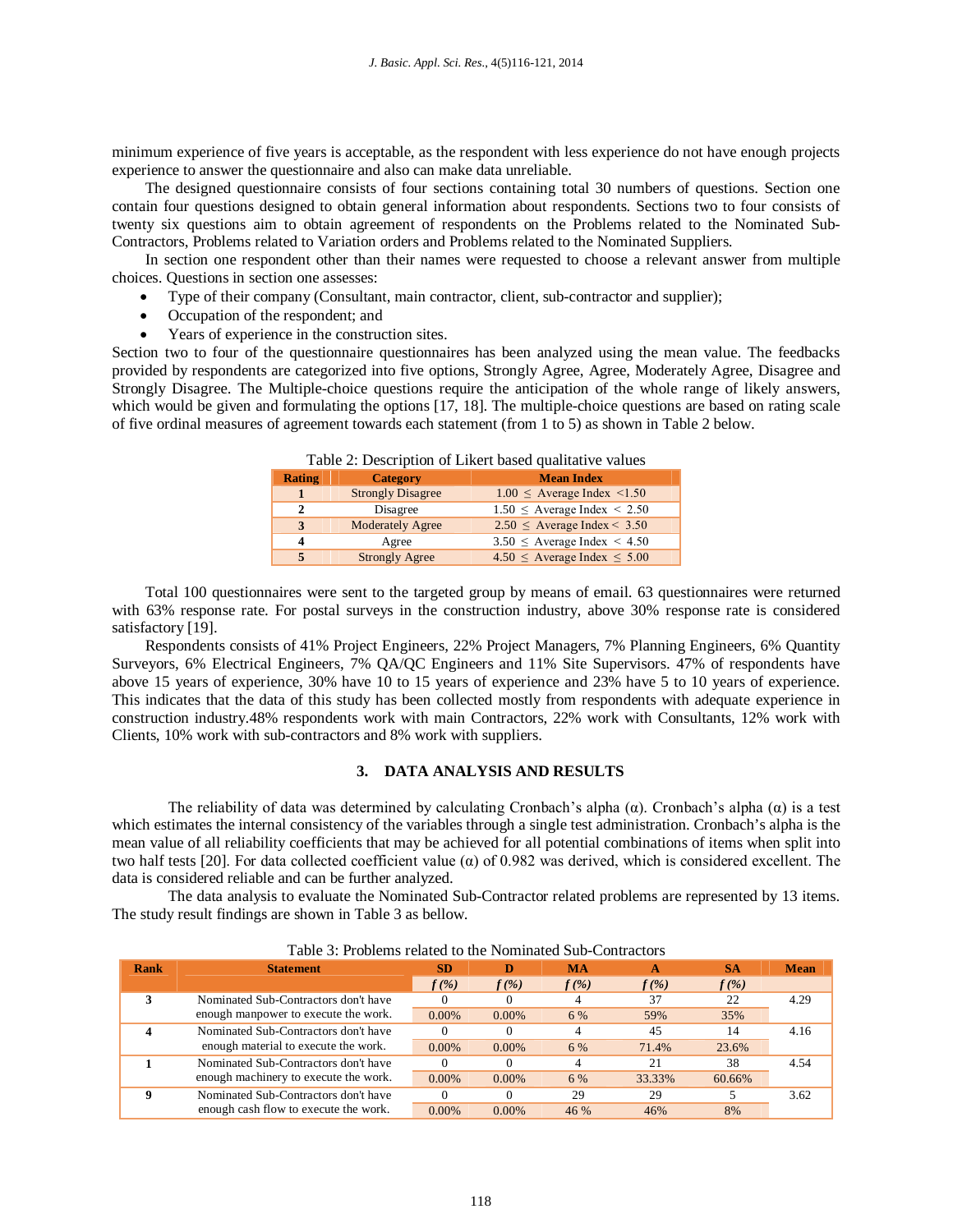| 11           | Nominated Sub-Contractors have direct         | 0        | $\Omega$ | 29     | 34     | $\Omega$ | 3.54 |
|--------------|-----------------------------------------------|----------|----------|--------|--------|----------|------|
|              | relationships with client to execute the part | 0.00%    | 0.00%    | 46%    | 54%    | 0.00%    |      |
|              | of work without approval of consultant.       |          |          |        |        |          |      |
| 12           | Nominated Sub-Contractors have direct         | $\theta$ | $\Omega$ | 30     | 33     | $\Omega$ | 3.52 |
|              | relationships with client to execute the part | 0.00%    | 0.00%    | 47.67% | 52.33% | 0.00%    |      |
|              | of work without information of main           |          |          |        |        |          |      |
|              | contractor.                                   |          |          |        |        |          |      |
| 8            | Nominated Sub-Contractor's staff doesn't      | $\Omega$ | $\Omega$ | 5      | 55     | 3        | 3.97 |
|              | have good relationships with main             | 0.00%    | 0.00%    | 7.9%   | 87.3%  | 4.8%     |      |
|              | Contractor's staff.                           |          |          |        |        |          |      |
| 13           | Nominated Sub-Contractors caused the          | $\Omega$ | $\Omega$ | 38     | 25     | $\Omega$ | 3.40 |
|              | delay of the project.                         | 0.00%    | 0.00%    | 60.30% | 39.70% | 0.00%    |      |
| 6            | Working coordination is poor between          | 0        | $\Omega$ | 4      | 54     | 5        | 4.01 |
|              | main Contractor and Nominated Sub-            | 0.00%    | $0.00\%$ | 6%     | 86.10% | 7.9%     |      |
|              | Contractor.                                   |          |          |        |        |          |      |
| 9            | Nominated Sub-Contractors are wasting the     | $\Omega$ | $\Omega$ | 29     | 29     | 5        | 3.62 |
|              | materials of main Contractor.                 | 0.00%    | 0.00%    | 46%    | 46%    | 8%       |      |
| 7            | Nominated Sub-Contractors have disputes       | 0        | $\Omega$ | 6      | 51     | 6        | 4.00 |
|              | during work with main Contractor.             | 0.00%    | 0.00%    | 9.5%   | 81%    | 9.5%     |      |
| $\mathbf{2}$ | Nominated Sub-Contractors are not             | 0        | $\Omega$ | 4      | 27     | 32       | 4.44 |
|              | working as per planned schedule given by      | 0.00%    | 0.00%    | 6%     | 42.8%  | 51.12%   |      |
|              | main Contractor.                              |          |          |        |        |          |      |
| 5            | Owner/Consultant's selection of               | $\Omega$ | $\Omega$ | 8      | 37     | 18       | 4.16 |
|              | Nominated Sub-Contractor is not               | 0.00%    | 0.00%    | 12.7%  | 58.7%  | 28.6%    |      |
|              | satisfactory according to the project         |          |          |        |        |          |      |
|              | requirement.                                  |          |          |        |        |          |      |

From the results of section two, which is tabulated in the table 2, it can be determined that most of potential problems have gained agreement (mean value of above 3.50), except item "Nominated Sub-Contractors caused the delay of the project" with mean value of 3.40. "

The data analysis for the section 3 which is to investigate the variation orders related problems that caused the time and budget overrun of the project are tabulated in table 4 below. This section includes  $\hat{8}$  items.

| <b>Rank</b>  | <b>Statement</b>                                 | <b>SD</b> | D        | <b>MA</b> | A       | <b>SA</b> | <b>Mean</b> |
|--------------|--------------------------------------------------|-----------|----------|-----------|---------|-----------|-------------|
|              |                                                  | $f(\%)$   | $f(\%)$  | $f(\%)$   | $f(\%)$ | $f(\%)$   |             |
| 7            | The owner's financial problems changed the       | $\Omega$  | $\Omega$ | 10        | 37      | 16        | 4.08        |
|              | project scope.                                   | 0.00%     | $0.00\%$ | 15.9%     | 58.7%   | 25.4%     |             |
| 3            | The owner's replacements of material to fulfill  | $\Omega$  | $\Omega$ | $\Omega$  | 24      | 39        | 4.62        |
|              | certain requirements slowed the productivity of  | $0.00\%$  | $0.00\%$ | 0.00%     | 38.1%   | 61.9%     |             |
|              | the workers.                                     |           |          |           |         |           |             |
| 1            | The owner's changes in scope of work resulted in | $\Omega$  | $\Omega$ | $\Omega$  | 21      | 42        | 4.67        |
|              | the change of the project planned schedule.      |           | 0.00%    | 0.00%     | 33.33%  | 66.67%    |             |
| 4            | Additional quantities of works or materials need | $\Omega$  | $\Omega$ | $\Omega$  | 26      | 37        | 4.59        |
|              | extra manpower and equipment to complete the     | $0.00\%$  | $0.00\%$ | $0.00\%$  | 41.2%   | 58.8%     |             |
|              | task.                                            |           |          |           |         |           |             |
| 6            | Design changes changed the project scope.        | 0         | $\Omega$ | 3         | 38      | 22        | 4.22        |
|              |                                                  | $\Omega$  | $\Omega$ | 4.7%      | 60.3%   | 35%       |             |
| $\mathbf{2}$ | Unclear drawings details slowed the work         | $\Omega$  | $\Omega$ | $\Omega$  | 23      | 40        | 4.64        |
|              | progress.                                        | 0.00%     | 0.00%    | 0.00%     | 36.5%   | 63.5%     |             |
| 8            | Lack of consultant's knowledge of available      | $\Omega$  | $\Omega$ | 3         | 55      | 5         | 4.03        |
|              | materials and equipment changed the project      | $0.00\%$  | $0.00\%$ | 4.7%      | 87.4%   | 7.9%      |             |
|              | budget.                                          |           |          |           |         |           |             |
| 5            | Errors and omissions in design delayed the       | $\Omega$  | $\Omega$ | $\Omega$  | 30      | 33        | 4.52        |
|              | project performance.                             | $0.00\%$  | $0.00\%$ | $0.00\%$  | 47.6%   | 52.4%     |             |

| Table 4: Problems related to Variation orders |  |  |  |
|-----------------------------------------------|--|--|--|
|-----------------------------------------------|--|--|--|

The results of questionnaire survey for section 3 indicate a complete agreement of the respondents regarding to the identified problems related to variation orders. Five of items received strongly agreement which highlights good performance of the interview sessions.

Questionnaire survey of the section 4 seeks agreement of the respondents on the nominated supplies related problems in the construction of the project. The task is represented by 5 items. The study result findings are shown in Table 5 as follow.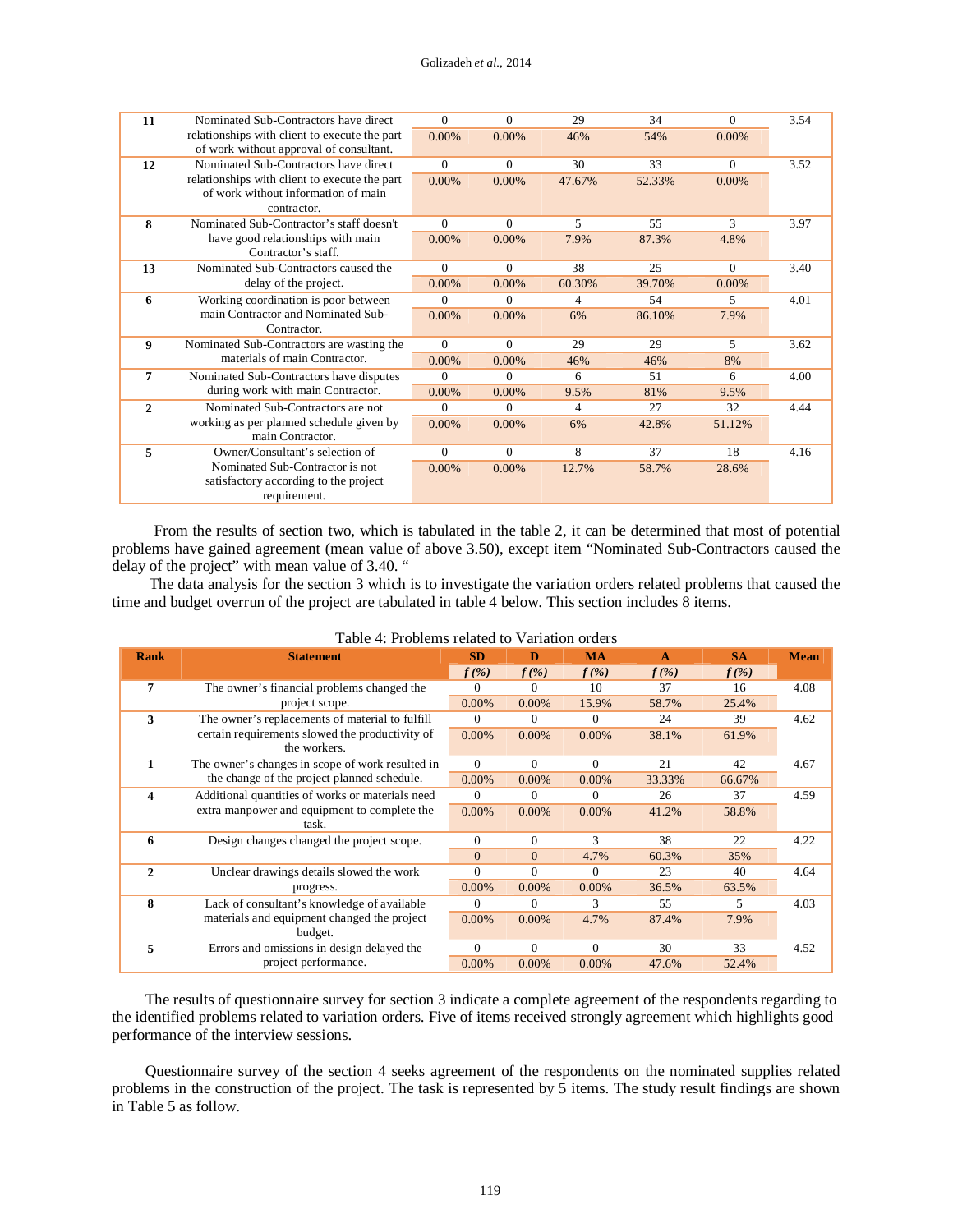| Rank         | <b>Statement</b>                                                   | <b>SD</b> | D        | <b>MA</b> | A       | <b>SA</b> | <b>Mean</b> |
|--------------|--------------------------------------------------------------------|-----------|----------|-----------|---------|-----------|-------------|
|              |                                                                    | $f(\%)$   | $f(\%)$  | $f(\%)$   | $f(\%)$ | $f(\%)$   |             |
| 3            | The Client's financial problems delayed                            |           | 0        |           | 30      | 33        | 4.71        |
|              | the supply of materials.                                           | 0.00%     | $0.00\%$ | $0.00\%$  | 47.6%   | 52.4%     |             |
| $\mathbf{2}$ | The Client's delay in approval of materials                        | $\Omega$  | $\Omega$ |           | 18      | 45        | 4.75        |
|              | resulted in the delay of the project task to<br>complete the work. | 0.00%     | $0.00\%$ | $0.00\%$  | 28.5%   | 71.5%     |             |
|              | The Client's late supply of material                               | $\Omega$  | $\Omega$ | 0         | 16      | 47        | 4.76        |
|              | changed the project planned schedule.                              | $0.00\%$  | $0.00\%$ | $0.00\%$  | 25.4%   | 74.6%     |             |
| 4            | Lack of consultant's knowledge of                                  | $\Omega$  | $\Omega$ | 3         | 37      | 23        | 4.31        |
|              | available materials delayed the project<br>task.                   | 0.00%     | $0.00\%$ | 4.7%      | 58.7%   | 36.6%     |             |
| 5            | The Client's financial problems resulted in                        | $\Omega$  | $\Omega$ | 6         | 37      | 19        | 4.21        |
|              | the replacement of cheaper materials to<br>complete the work.      | $0.00\%$  | $0.00\%$ | 9.5%      | 58.7%   | 31.8%     |             |

Results of survey indicate the agreement of the respondents for the proposed major problems of nominated supplier. Among those items, three has gained strongly agreement which are mostly depend on the client behavior regarding to the nominated supplier.

#### **4. RESULTS AND CONCLUSION**

This study was initiated with the aim of identifying those of problems which can cause time and cost overruns due to factors imposed on the main contractors. Literature review indicates that the main type of these problems are related to the Nominated Sub-Contractors, Variation orders and the Nominated Suppliers. Various interview sessions with extensively experienced expert were conducted and total number of 26 major problems within three categories were identified. In order to verify these outputs, questionnaire survey within the different construction parties was conducted. Results of the questionnaire survey was validated through internal consistency test (Cronbach's Alpha). Section one of questionnaire confirms having adequate and appropriate respondents range.

Section two to four have receive agreement of the respondents for majority of the items. In section two, "Nominated Sub-Contractors don't have enough machinery to execute the work" has received strongly agreements that main contractors should be more aware of their sub-contractor machinery potential. Also not working with the scheduled plan from sub-contractor side are the next priorities among the major problems. It indicates weak communication and collaboration of contractors and sub-contractors. Lack of manpower is in the third priority that requires clients more collaboration for selecting a suitable nominated sub-contractor. Also the rest of the problems which received agreement of the respondents require attentions of the parties involved in the construction of town houses in Dubai U.A.E.

In section three, "The owner's changes in scope of work resulted in the change of the project planned schedule" has gained first rank which highlights how preliminary studies are efficient in the time and budget overruns. Unclear drawings details and unexpected works which requires more manpower are the other major difficulties and contractors should be prepared for such situations.

It can be derived from section four that behavior of the client regarding nominated supplier has unquestionable influence on the time and budget overruns. Late approval of the supplied materials, late supplying of the materials and client's financial problems are the significant problems imposed on the main contractors.Besides all the identified potential problems which are identified through this study, there is need for determining some suitable and appropriate approaches to overcome these type of imposed problems.

#### **Acknowledgment**:

The authors declare that they have no conflicts of interest in this research.

# **REFERENCES**

- 1. Callahan, M.T., 2010. Construction delay claims. Aspen Publishers.
- 2. Gibson, R., 2008. Construction delays: extensions of time and prolongation claims. Taylor & Francis.